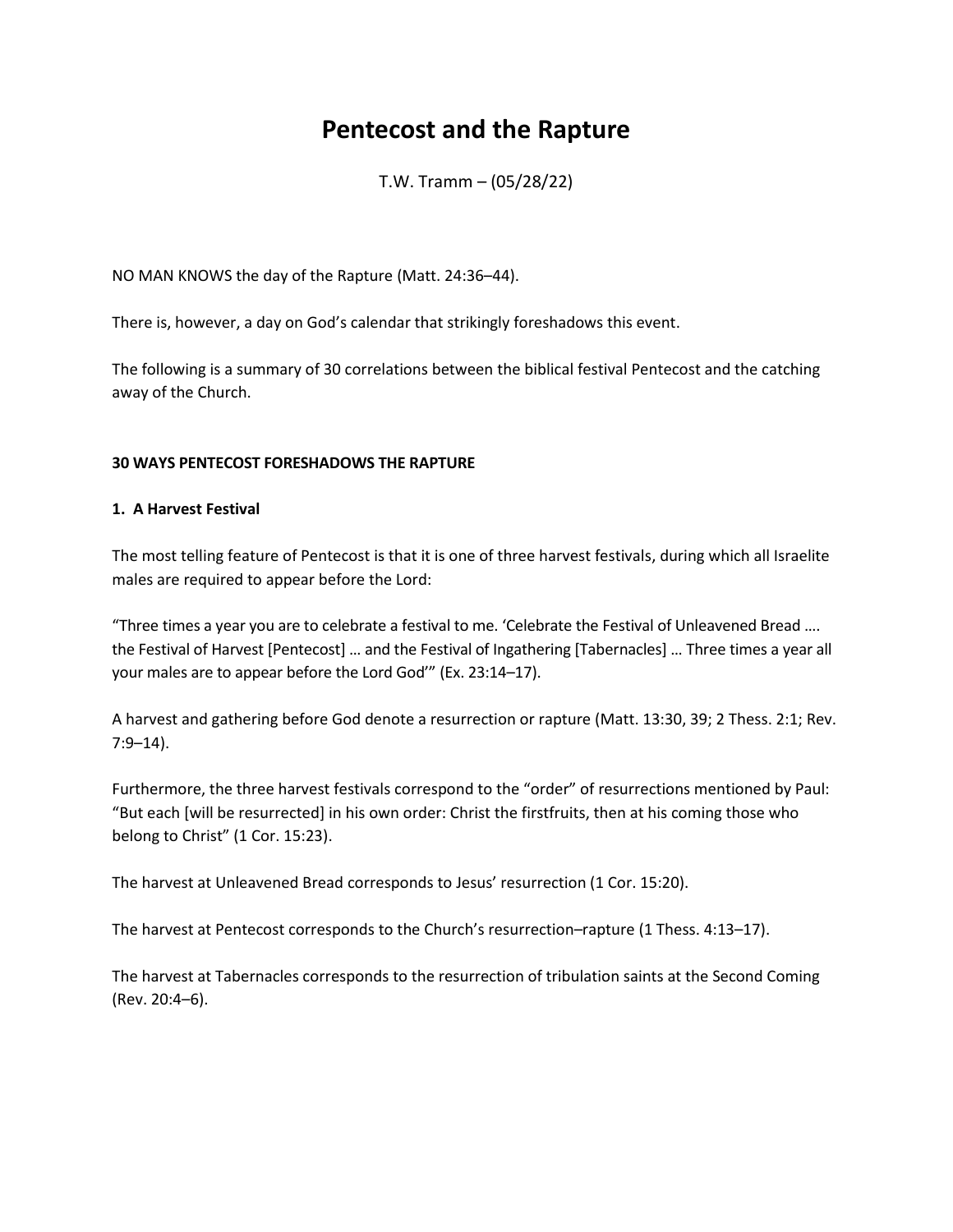# **2. A Great Multitude**

Of the three harvest festivals, Pentecost typically saw the largest crowds. This is because the other harvest festivals occurred in the early spring and fall when adverse weather could interfere with travel from distant lands. A large crowd gathered in Jerusalem on Pentecost corresponds to the great multitude gathered before God's throne at the Rapture (Rev. 7:9).

# **3. The Firstfruits of the Wheat**

Pentecost celebrates the firstfruits of the wheat harvest (Ex. 34:22). The Rapture is when the first of the "wheat," symbolic of believers, is harvested and gathered into God's "barn" (Matt. 13).

# **4. A Gathering from Every Nation**

At the Church's first Pentecost, devout people from every nation, tribe, and language were gathered in Jerusalem (Acts 2:5, 6). At the Rapture, devout people from every nation, tribe, and language will be gathered in heavenly Jerusalem (Rev. 7:9).

## **5. Gathered in One Place**

On the Church's first Pentecost, all the believers were gathered in one place (Acts 2:1). The next time all believers will be gathered in one place is at the Rapture (Rev. 7:9).

#### **6. A Time of Rejoicing**

Pentecost is a time to rejoice before the Lord: "Celebrate the Festival of Weeks [Pentecost] … and rejoice before the LORD your God" (Deut. 16: 10, 11.) The ultimate time of rejoicing before the Lord will be immediately after the Rapture (Rev. 7:9–12; 1 Thess. 2:19).

#### **7. The Wave Offering**

The wave offering of the grain-sheaf during Unleavened Bread is a picture of Jesus' resurrection (Lev. 23:10; 1 Cor. 15:20). Thus, the subsequent wave offering of baked loaves on Pentecost is a picture of the Church's resurrection (1 Cor. 15:23). The ripening of grain during the seven weeks between Passover and Pentecost symbolizes the growth and maturation of the Body of Christ during the Church Age. The grain transformed into bread on Pentecost represents the Church in a state of fullness, or completion, at the Rapture.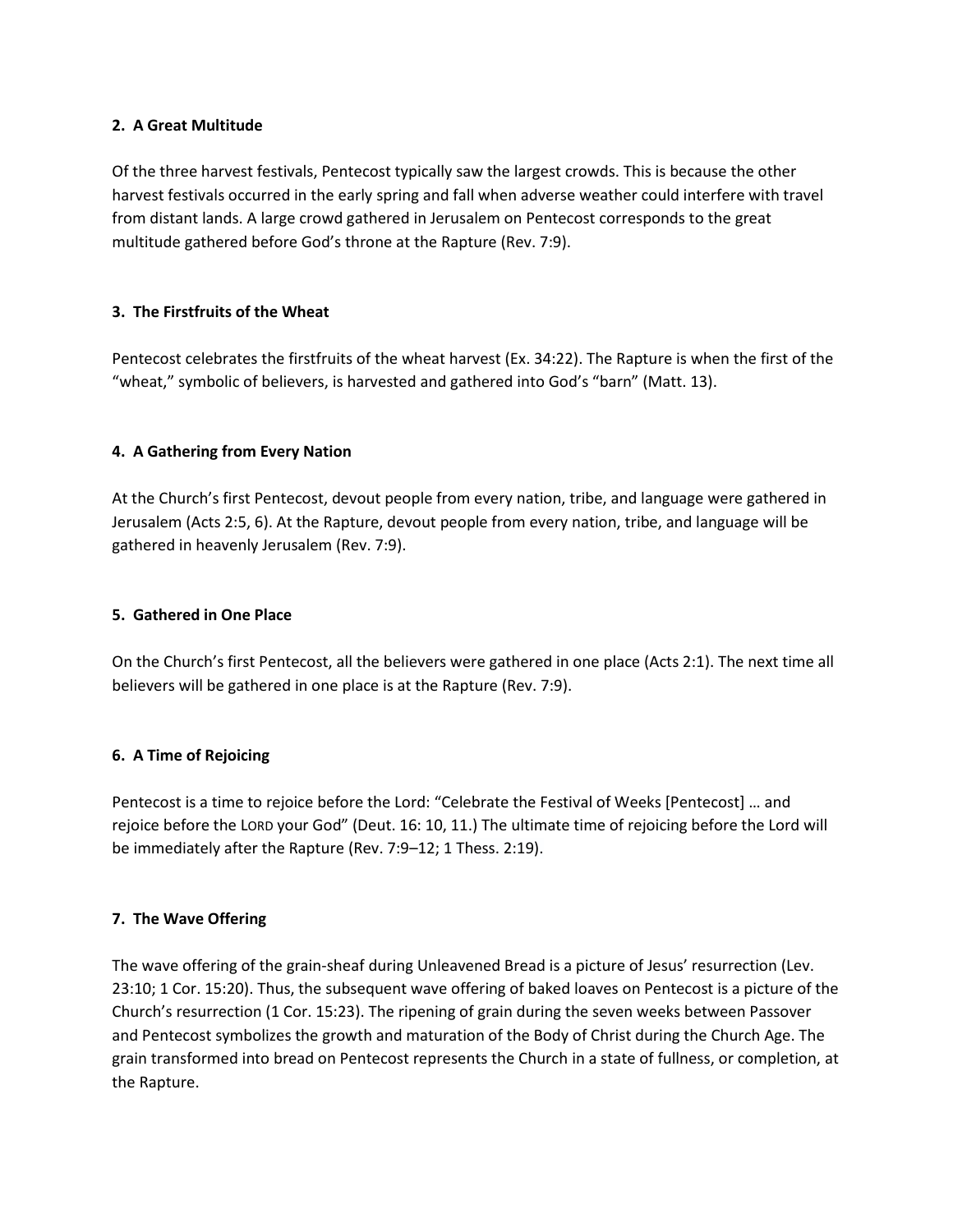## **8. A Time of Accountability**

When the Israelites appeared before the Lord on Pentecost, they were required to bring an offering proportionate to the blessings God had bestowed upon them (Deut. 16:16, 17). The requirement to bring a proportionate offering recalls how one's fruits will be judged at the end of the age: "From everyone who has been given much, much will be required" (Matt. 25:14–30; Luke 12:48).

# **9. Seven Weeks Precede Messiah**

Pentecost is the festival preceded by a count of "seven weeks" (Lev. 23:15, 16). In Daniel 9, a count of "seven weeks" precedes an appearance of Messiah the Prince: "From the going forth of the command to restore and rebuild Jerusalem until Messiah the Prince, shall be seven weeks" (Dan. 9:25).

# **10. Payday for Redemption**

The sending of the Holy Spirit on the Church's first Pentecost is called the "down payment" on our redemption (Eph. 1:14). Since the down payment for redemption occurred on Pentecost, it is logical for the final payment, the redemption of our physical bodies at the Rapture, to occur on Pentecost (Rom. 8:23).

# **11. A Time of Sealing**

Pentecost is the day on which the Church was first sealed by the Holy Spirit (Acts 2). At the Rapture, the firstfruits of Israel will be sealed by the Holy Spirit (Rev. 7:3, 4). If the sealing of the Church on Pentecost was the model, the sealing of Israel at the Rapture may occur on Pentecost as well.

# **12. The Third Day**

Moses ascended Sinai to receive the Commandments on the "third day," corresponding to Pentecost (Ex. 19). In John chapter 2, Jesus attends a wedding on the third day and alludes to the fact that He will be resurrected on the third day (vv. 1, 19–21). Thus, Pentecost is symbolically a "third day," a day associated with weddings and resurrections.

# **13. The 50th Day**

The Greek word translated Pentecost, *Pentēkostē*, means "fiftieth." Fifty is the number of redemption, pertaining to the Jubilee (Lev. 25:9, 10). Also, wherever the number 50 appears in Scripture it denotes fullness and completion, pointing to the fullness of the Gentiles at the Rapture.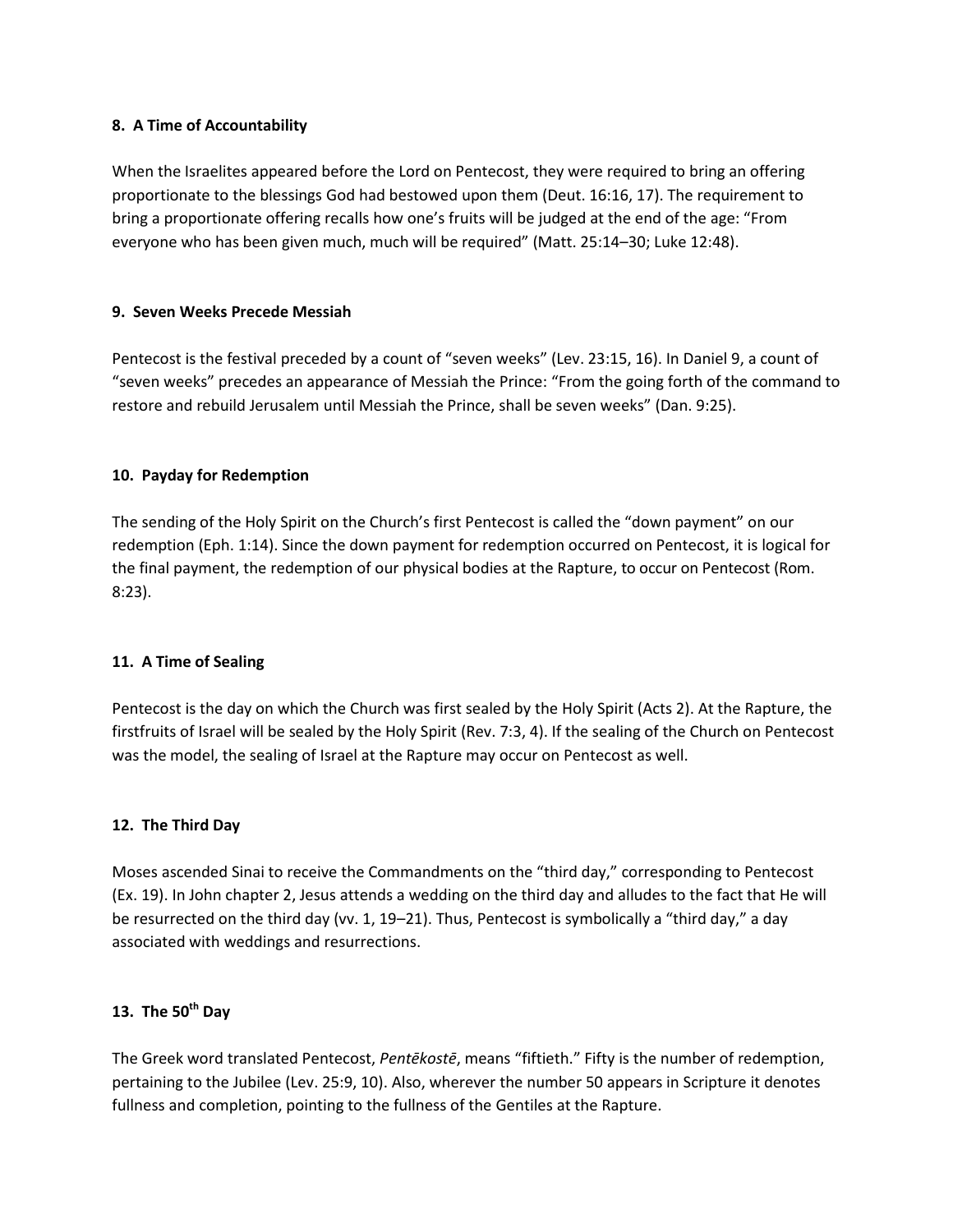#### **14. A Wedding Day**

The wedding between God and Israel occurred on Pentecost (Ex 19).

Similarly, the betrothal of the Church to God occurred on Pentecost (Acts 2; Eph. 4:30). This is significant because, according to the ancient wedding tradition, the bridegroom comes for the bride around the anniversary of the betrothal.

#### **15. Ruth**

In the Book of Ruth, the wedding of the Jewish redeemer to the Gentile bride—a picture of the Wedding of Messiah at the Rapture—occurred around Pentecost (Ruth 4:9–10).

#### **16. Rapture Allegory in Song of Solomon**

In Song of Solomon, the shepherd comes to gather and spirit away His beloved Gentile maid—a picture of the Rapture—in late spring, around the time of Pentecost (Song 2).

#### **17. Enoch's Rapture**

According to Jewish tradition, Pentecost is when Enoch, a prophetic type of the Church, was taken up, or raptured, to be with God (Gen. 5:24; Heb. 11:5).

#### **18. Positionally, Pentecost Denotes the Church Age**

Pentecost's parenthetical placement between the first and last harvest festivals, Unleavened Bread and Tabernacles, is suggestive of the Church Age.

#### **19. Inference Via Festival Attendance**

Scripture mentions Jesus going to Jerusalem for the harvests at Unleavened Bread and Tabernacles but not Pentecost (Joh[n 2:23;](https://www.youtube.com/watch?v=dJZnDWAqmtg&t=143s) 5:1; 7; Luke 2:41–43). Conversely, Scripture mentions Paul, the Apostle to the Gentiles, going to Jerusalem for Pentecost but not the other harvests (Acts 20:1–6). Jesus' nonappearance at Pentecost may foreshadow His appearing only in the clouds at this festival's fulfillment. Similarly, Paul's attendance at Pentecost may point to the Church being in heavenly Jerusalem on this day.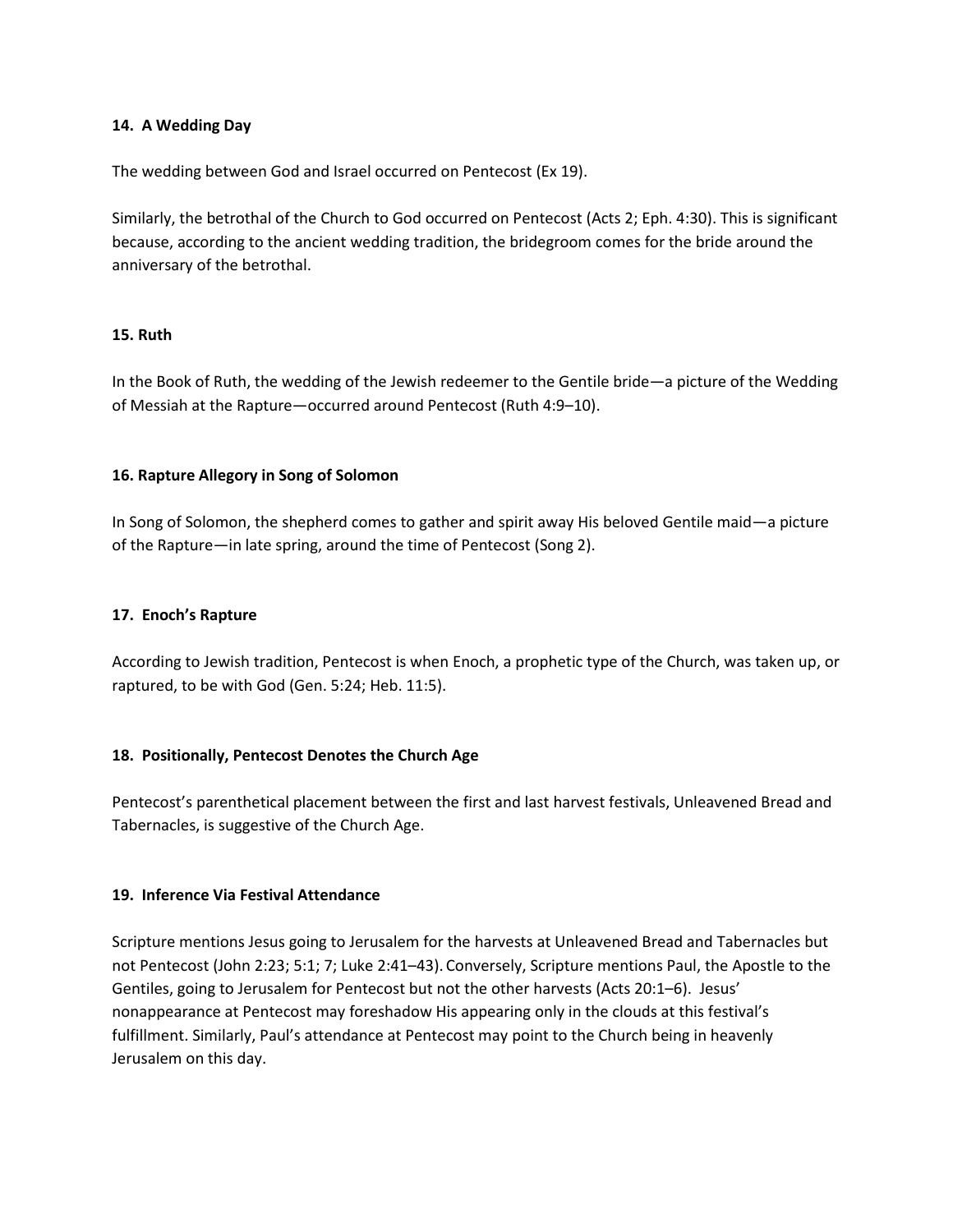## **20. The Short and Abrupt Harvest Festival**

The first and last harvest festivals, Unleavened Bread and Tabernacles, both last for seven days (Lev. 23). In contrast, Pentecost is a one-day harvest festival, comparatively short and abrupt like the Rapture of the Church.

# **21. The Festival With No Set Date**

Pentecost is the only harvest festival with no assigned date in Scripture; it is instead calculated by counting seven weeks from the "day after the Sabbath" (Lev. 23:15). That Pentecost has no assigned date means "no one knows the day" (Matt. 24:36).

# **22. An Hour We Think Not**

Jesus tells His followers that He is coming at an hour they "think not" (Matt. 24:44). Because there is disagreement around which Sabbath to count the seven weeks from, the correct date of Pentecost is in question. It is thus possible that God's true Pentecost is on a day most would "think not."

# **23. The Festival of God's Trump**

The first time God's trumpet was sounded was on Pentecost, when He descended in a cloud on Mount Sinai (Ex. 19). If the model holds, the next time God's trumpet is sounded, at the Rapture, may be on Pentecost as well.

#### **24. Peter Proclaims the Day of the Lord on Pentecost**

On the Church's first Pentecost, Peter stood up and quoted a prophecy from Joel:

"Then Peter stood up … raised his voice and addressed the crowd: 'Fellow Jews and all of you who live in Jerusalem, let me explain this to you ... this is what was spoken by the prophet Joel: In the last days, God says, I will pour out my Spirit on all people …. The sun will be turned to darkness and the moon to blood before the coming of the great and glorious day of the Lord'" (Acts 2).

It makes sense that Peter would quote the part of Joel about the outpouring of the Holy Spirit as this is what was occurring that day. However, the question arises: why would Peter, at that time, quote the part of Joel about the coming Day of the Lord? Peter's quoting of a prophecy about the onset of the Day of the Lord on Pentecost suggests the two are connected.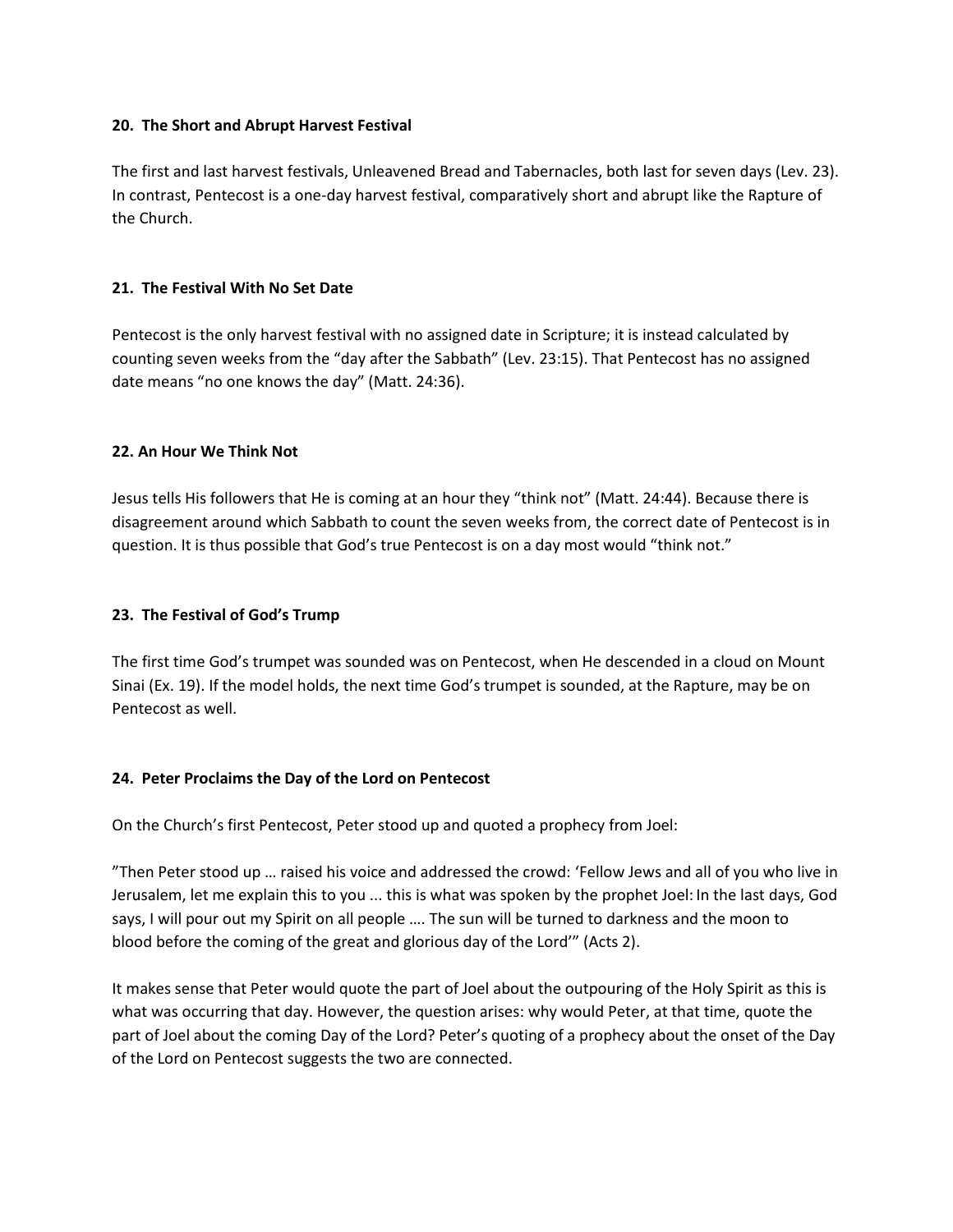# **25. Judgment Day for Trees**

In Judaism, it is taught that Pentecost (Shavuot) is when fruit trees are judged. In Scripture, fruit trees represent people (Ps. 1:3). The trees that do not produce "good fruit" by way of a relationship with Jesus are "cut down" and thrown into the "fire" of Tribulation (Matt. 3:10–12; 7:17–23; 25:11–13).

# **26. Ancient Scripture Readings**

Since ancient times, the Jewish scripture readings associated with Pentecost describe the Lord judging the earth (Ezek. 1:1–28; 3:12; Hab. 2:20–3:19). If Pentecost is mainly about the giving of the Commandments or the outpouring of the Holy Spirit as commonly taught, why do the passages read on this day depict the Lord coming in judgment?

# **27. The Festival Preceding Summer**

Pentecost is the harvest festival that occurs in late spring, just before summer begins. In Matthew 24, summer is a metaphor for the end of the age (Matt. 24:32).

Moreover, in the Old Testament, summer is when . . .

- The "godly people" are said to have "vanished" from the earth (Mic. 7:1, 2 NLT).
- The Jews lament not being saved at the harvest (Jer. 8:20).
- Israel is deemed ripe for judgment (Amos 8:1, 2).

#### **28. The Time of Ripening Figs**

Pentecost, occurring in late spring, is when early figs ripen. With this in mind, it is interesting to note that . . .

- Figs represent Jews (Amos 8:1, 2).
- Figs that ripen early are said to be very good, or desirable (Hos. 9:10).
- Early ripe figs, because they are desirable, are quickly "snatched up" (Isa. 28:4 NLT).

Could the figs that ripen early, around Pentecost, be symbolic of believing Jews "snatched up" at the Rapture?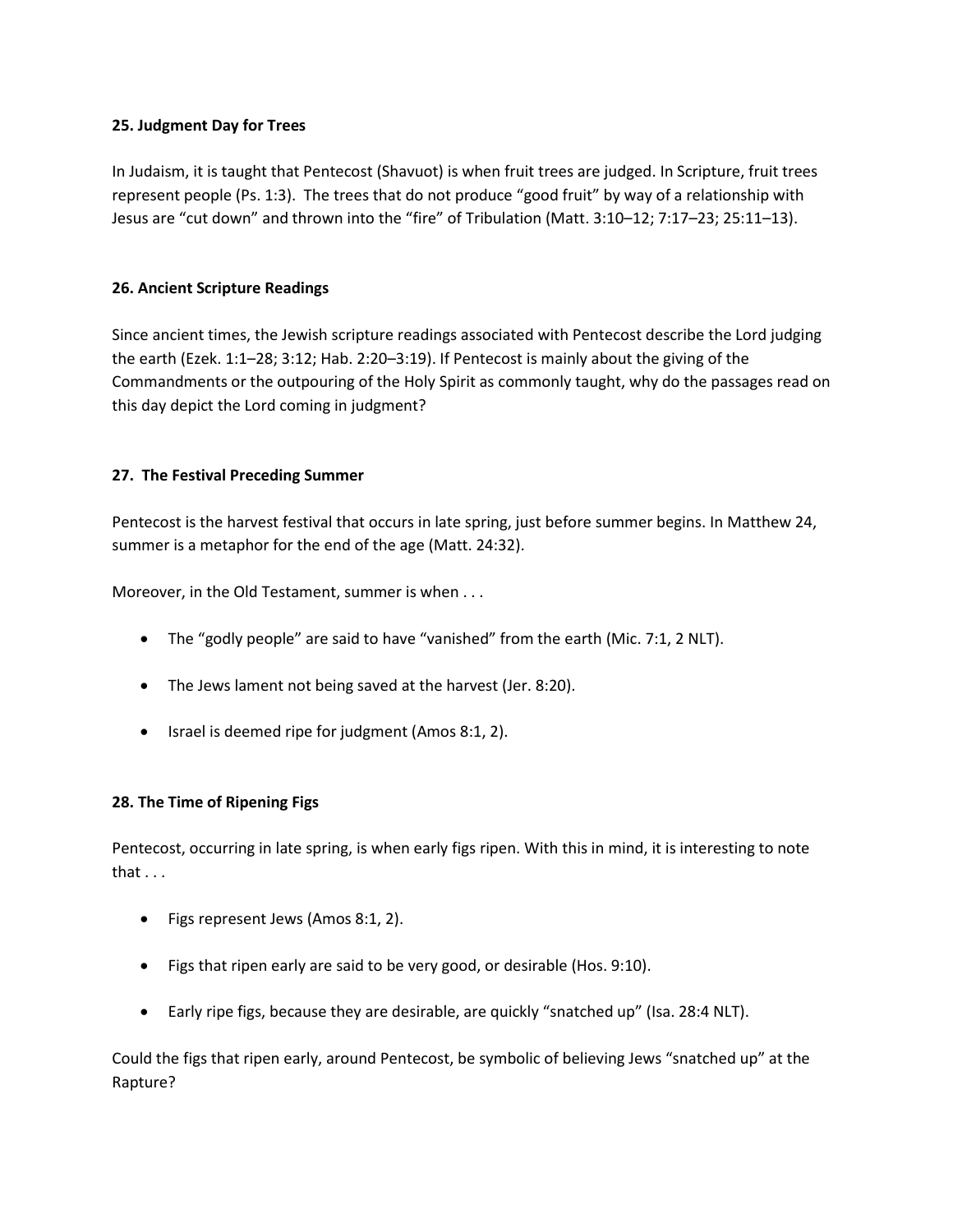# **29. The Festival Preceding the Grape Harvest**

In Scripture, the harvesting and crushing of grapes symbolizes the judgment of nonbelievers at the Day of the Lord (Rev. 14:14–20). In ancient Israel, grapes were the first major crop to ripen after Pentecost.

# **30. The Festival of New Beginnings**

Pentecost marks the beginning of new dispensations in Scripture, namely the Age of Law and the Church Age (Ex. 19; Acts 2). If the pattern holds, Pentecost may mark the beginning of the next dispensation, the Day of the Lord.

With the above summary in view, it is fair to say that Pentecost, better than any other festival, embodies the types and themes of the Rapture: harvest, fullness, completion, redemption, resurrection, a wedding, a gathering, a new beginning, an unknown date, and the sounding of God's trumpet.

The fundamental theme of Pentecost is, again, the harvest. There are three main harvest festivals and three main resurrections in God's plan of redemption, suggestive of the following scenario:

- Unleavened Bread (First Coming)
- Pentecost (Rapture)
- Tabernacles (Second Coming)

Pentecost clearly foreshadows the harvest of the Church. What is less clear is whether the harvest will occur on the day marked Pentecost on our calendars.

# **A DAY NO ONE KNOWS**

While the preliminary fulfillment of Pentecost, the sending of the Holy Spirit, occurred on the day the festival was observed by the early Church (Acts 2), one cannot be as certain about the ultimate fulfillment, the Rapture, as the day of this event is said to be unknown (Matt 24:36). That the day is unknown is why Jesus implores us to "keep watch" and not assume He is delaying if He fails to appear at an expected time (Matt. 24:42–51; 25:1–13).

Paul emphasizes that the day is unknown in a letter to the Church at Thessalonica:

"Now, brothers and sisters, about times and dates we do not need to write to you, for you know very well that the day of the Lord will come like a thief in the night" (1 Thess. 5:1, 2).